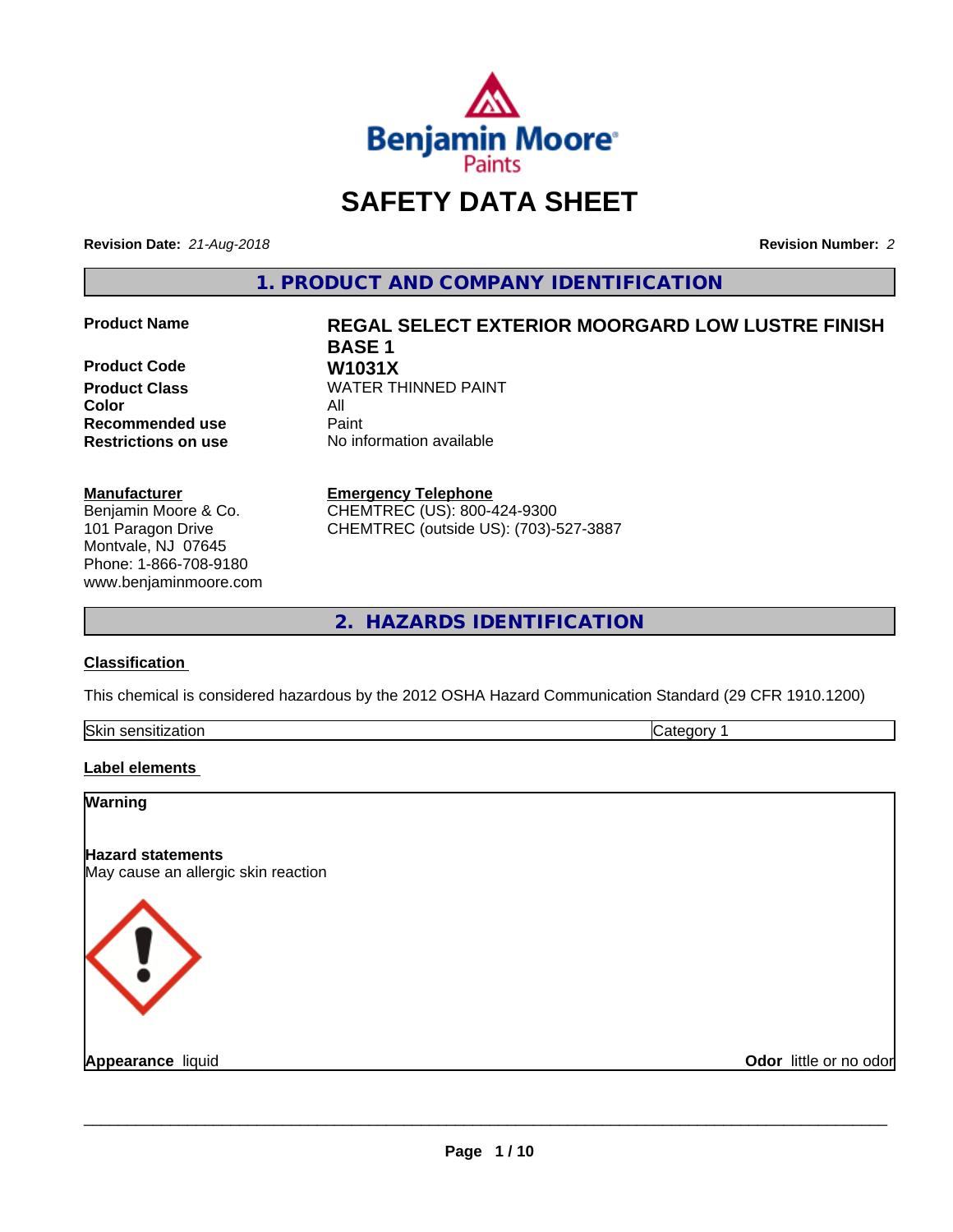## **Precautionary Statements - Prevention**

Avoid breathing dust/fume/gas/mist/vapors/spray Contaminated work clothing should not be allowed out of the workplace Wear protective gloves

#### **Skin**

IF ON SKIN: Wash with plenty of soap and water If skin irritation or rash occurs: Get medical advice/attention Wash contaminated clothing before reuse

#### **Precautionary Statements - Disposal**

Dispose of contents/container to an approved waste disposal plant

#### **Hazards not otherwise classified (HNOC)**

Not applicable

#### **Other information**

No information available

## **3. COMPOSITION INFORMATION ON COMPONENTS**

| <b>Chemical name</b>            | <b>CAS No.</b> | Weight-% |
|---------------------------------|----------------|----------|
| Titanium dioxide                | 13463-67-7     | 25       |
| Kaolin                          | 1332-58-7      |          |
| Diatomaceous earth              | 61790-53-2     |          |
| Zinc oxide                      | 1314-13-2      |          |
| Silica, mica                    | 12001-26-2     |          |
| Silica, amorphous               | 7631-86-9      |          |
| Sodium C14-C16 olefin sulfonate | 68439-57-6     | 0.5      |
| 2-N-octyl-4-Isothiazolin-3-One  | 26530-20-1     | 0.5      |

#### **4. FIRST AID MEASURES**

| <b>General Advice</b>                            | No hazards which require special first aid measures.                                                                                                                                                                                |
|--------------------------------------------------|-------------------------------------------------------------------------------------------------------------------------------------------------------------------------------------------------------------------------------------|
| <b>Eye Contact</b>                               | Rinse thoroughly with plenty of water for at least 15 minutes and consult a<br>physician.                                                                                                                                           |
| <b>Skin Contact</b>                              | Wash off immediately with soap and plenty of water while removing all<br>contaminated clothes and shoes. If skin irritation persists, call a physician. Wash<br>clothing before reuse. Destroy contaminated articles such as shoes. |
| <b>Inhalation</b>                                | Move to fresh air. If symptoms persist, call a physician.                                                                                                                                                                           |
| Ingestion                                        | Clean mouth with water and afterwards drink plenty of water. Consult a physician<br>if necessary.                                                                                                                                   |
| <b>Most Important</b><br><b>Symptoms/Effects</b> | May cause allergic skin reaction.                                                                                                                                                                                                   |
| <b>Notes To Physician</b>                        | Treat symptomatically.                                                                                                                                                                                                              |
|                                                  |                                                                                                                                                                                                                                     |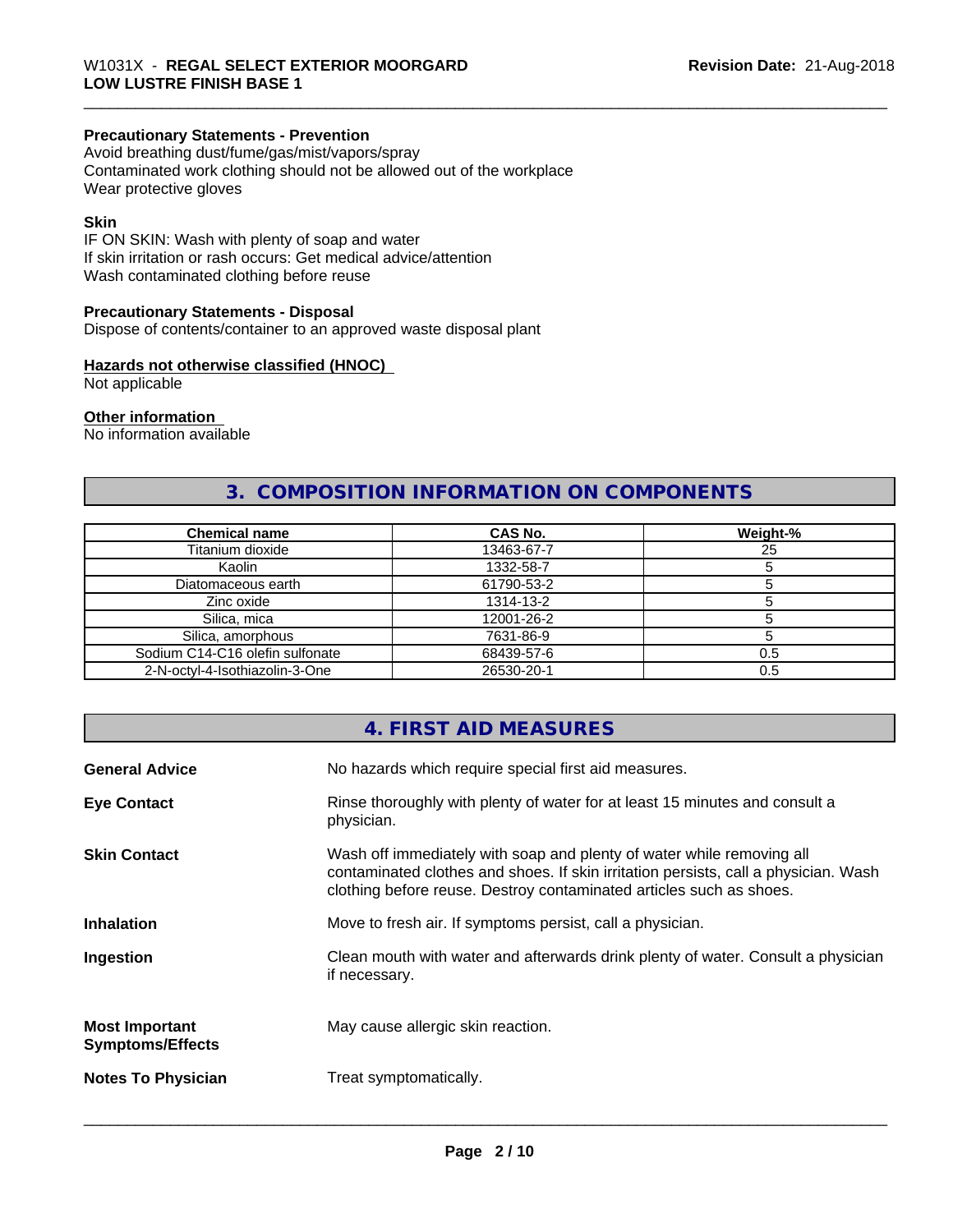## **5. FIRE-FIGHTING MEASURES**

| <b>Suitable Extinguishing Media</b>                                              | Use extinguishing measures that are appropriate to local<br>circumstances and the surrounding environment.                                   |  |
|----------------------------------------------------------------------------------|----------------------------------------------------------------------------------------------------------------------------------------------|--|
| <b>Protective Equipment And Precautions For</b><br><b>Firefighters</b>           | As in any fire, wear self-contained breathing apparatus<br>pressure-demand, MSHA/NIOSH (approved or equivalent)<br>and full protective gear. |  |
| <b>Specific Hazards Arising From The Chemical</b>                                | Closed containers may rupture if exposed to fire or<br>extreme heat.                                                                         |  |
| <b>Sensitivity To Mechanical Impact</b>                                          | No.                                                                                                                                          |  |
| <b>Sensitivity To Static Discharge</b>                                           | No.                                                                                                                                          |  |
| <b>Flash Point Data</b><br>Flash Point (°F)<br>Flash Point (°C)<br><b>Method</b> | Not applicable<br>Not applicable<br>Not applicable                                                                                           |  |
| <b>Flammability Limits In Air</b>                                                |                                                                                                                                              |  |
| Lower flammability limit:<br><b>Upper flammability limit:</b>                    | Not applicable<br>Not applicable                                                                                                             |  |
| <b>Flammability: 0</b><br>NFPA<br><b>Health: 1</b>                               | <b>Instability: 0</b><br><b>Special: Not Applicable</b>                                                                                      |  |
| <b>NFPA Legend</b><br>0 - Not Hazardous<br>1 - Slightly                          |                                                                                                                                              |  |

- 2 Moderate
- 
- 3 High
- 4 Severe

*The ratings assigned are only suggested ratings, the contractor/employer has ultimate responsibilities for NFPA ratings where this system is used.*

*Additional information regarding the NFPA rating system is available from the National Fire Protection Agency (NFPA) at www.nfpa.org.*

## **6. ACCIDENTAL RELEASE MEASURES**

| <b>Personal Precautions</b>      | Avoid contact with skin, eyes and clothing. Ensure adequate ventilation.                             |
|----------------------------------|------------------------------------------------------------------------------------------------------|
| <b>Other Information</b>         | Prevent further leakage or spillage if safe to do so.                                                |
| <b>Environmental precautions</b> | See Section 12 for additional Ecological Information.                                                |
| <b>Methods for Cleaning Up</b>   | Soak up with inert absorbent material. Sweep up and shovel into suitable<br>containers for disposal. |

## **7. HANDLING AND STORAGE**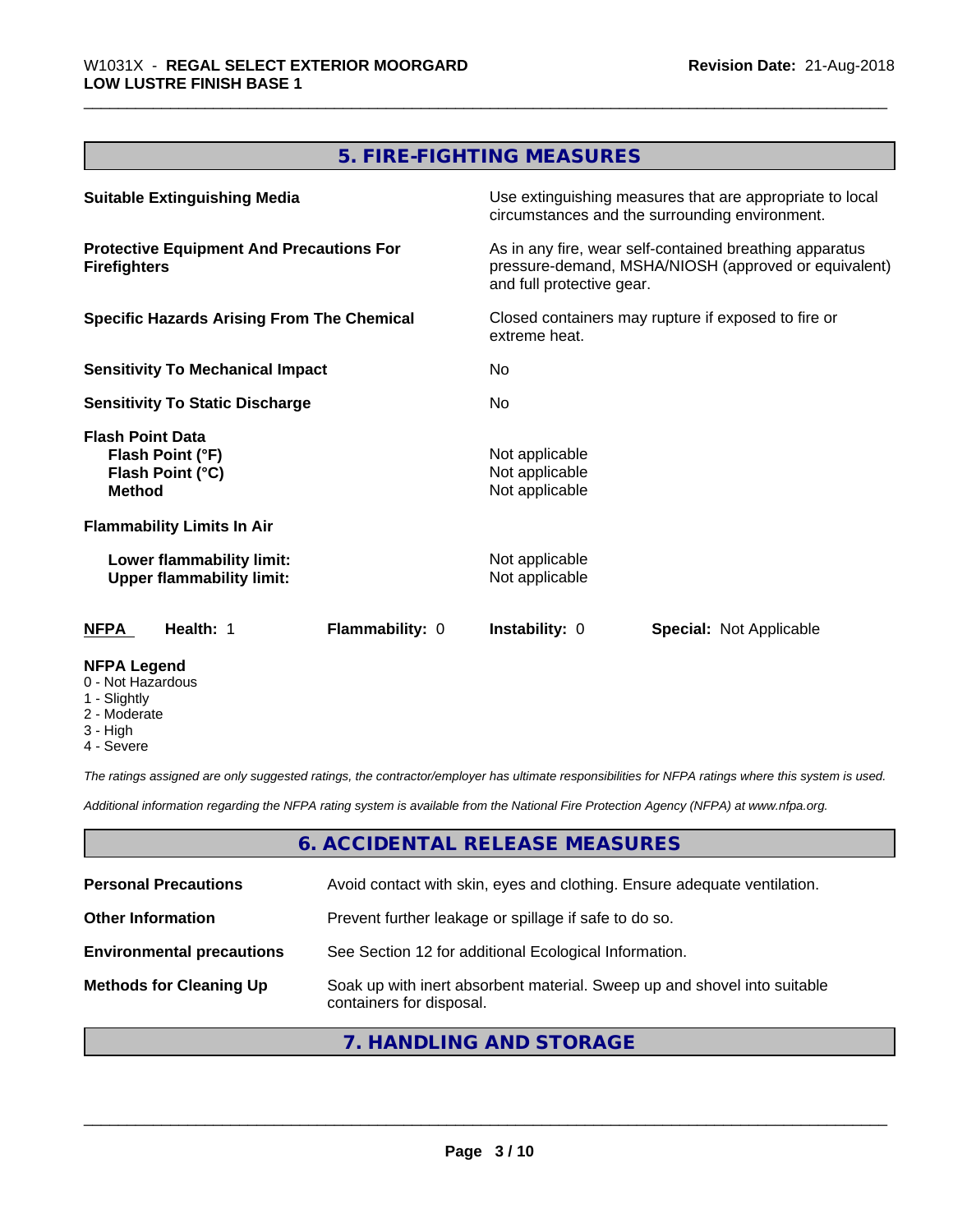| <b>Handling</b>               | Avoid contact with skin, eyes and clothing. Avoid breathing vapors, spray mists or<br>sanding dust. In case of insufficient ventilation, wear suitable respiratory<br>equipment. |
|-------------------------------|----------------------------------------------------------------------------------------------------------------------------------------------------------------------------------|
| <b>Storage</b>                | Keep container tightly closed. Keep out of the reach of children.                                                                                                                |
| <b>Incompatible Materials</b> | No information available                                                                                                                                                         |
|                               |                                                                                                                                                                                  |

**8. EXPOSURE CONTROLS/PERSONAL PROTECTION**

#### **Exposure Limits**

| <b>Chemical name</b> | <b>ACGIH TLV</b>                                | <b>OSHA PEL</b>                                        |
|----------------------|-------------------------------------------------|--------------------------------------------------------|
| Titanium dioxide     | 10 mg/m $3$ - TWA                               | 15 mg/m <sup>3</sup> - TWA                             |
| Kaolin               | 2 mg/m <sup>3</sup> - TWA                       | 15 mg/m <sup>3</sup> - TWA<br>$5 \text{ mg/m}^3$ - TWA |
| Diatomaceous earth   | N/E                                             | 20 mppcf - TWA                                         |
| Zinc oxide           | 2 mg/m <sup>3</sup> - TWA<br>10 mg/m $3 -$ STEL | $5 \text{ mg/m}^3$ - TWA<br>15 mg/m $3$ - TWA          |
| Silica, mica         | $3$ mg/m <sup>3</sup> - TWA                     | 20 mppcf - TWA                                         |
| Silica, amorphous    | N/E                                             | 20 mppcf - TWA                                         |

#### **Legend**

ACGIH - American Conference of Governmental Industrial Hygienists Exposure Limits OSHA - Occupational Safety & Health Administration Exposure Limits N/E - Not Established

| <b>Engineering Measures</b>          | Ensure adequate ventilation, especially in confined areas.                                                                          |  |
|--------------------------------------|-------------------------------------------------------------------------------------------------------------------------------------|--|
| <b>Personal Protective Equipment</b> |                                                                                                                                     |  |
| <b>Eye/Face Protection</b>           | Safety glasses with side-shields.                                                                                                   |  |
| <b>Skin Protection</b>               | Protective gloves and impervious clothing.                                                                                          |  |
| <b>Respiratory Protection</b>        | In case of insufficient ventilation wear suitable respiratory equipment.                                                            |  |
| <b>Hygiene Measures</b>              | Avoid contact with skin, eyes and clothing. Remove and wash contaminated<br>clothing before re-use. Wash thoroughly after handling. |  |
|                                      |                                                                                                                                     |  |

## **9. PHYSICAL AND CHEMICAL PROPERTIES**

| Appearance                  |
|-----------------------------|
| Odor                        |
| <b>Odor Threshold</b>       |
| Density (Ibs/gal)           |
| <b>Specific Gravity</b>     |
| рH                          |
| <b>Viscosity (cps)</b>      |
| Solubility(ies)             |
| <b>Water solubility</b>     |
| <b>Evaporation Rate</b>     |
| Vapor pressure @20 °C (kPa) |
| Vapor density               |
|                             |

**Appearance** and the contract of the contract of the contract of the contract of the contract of the contract of the contract of the contract of the contract of the contract of the contract of the contract of the contract little or no odor **No information available** 11.1 - 11.5 **Specific Gravity** 1.33 - 1.37 **No information available Viscosity (cps)** No information available **Solubility(ies)** No information available **No information available No information available Vapor pressure @20 °C (kPa)** No information available **No information available**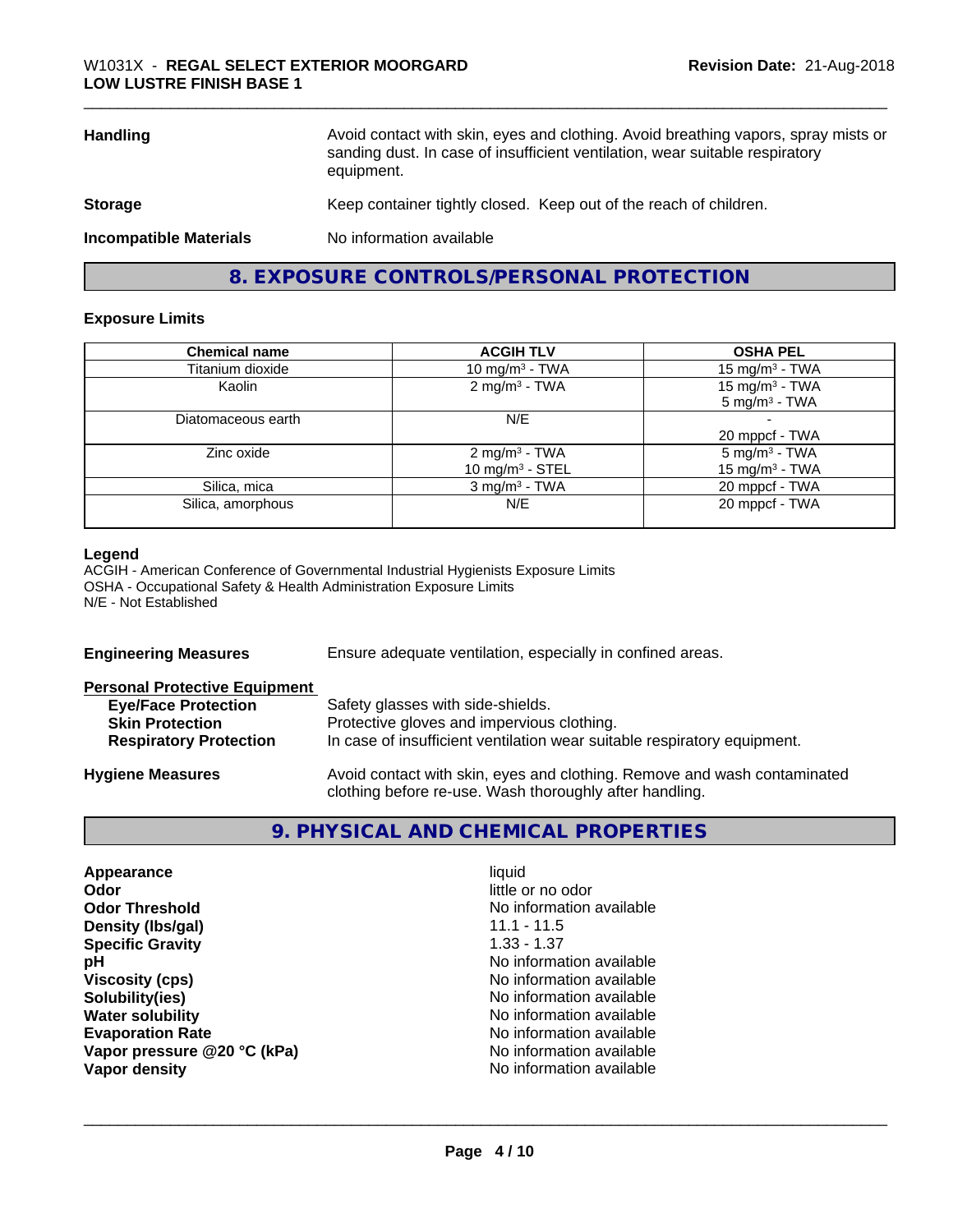| $50 - 60$                |
|--------------------------|
| $40 - 50$                |
| $40 - 50$                |
| $50 - 60$                |
| < 50                     |
| 212                      |
| 100                      |
| 32                       |
| 0                        |
| Not applicable           |
| Not applicable           |
| Not applicable           |
| Not applicable           |
| Not applicable           |
| Not applicable           |
| No information available |
| No information available |
| No information available |
| No information available |
| No information available |
|                          |

## **10. STABILITY AND REACTIVITY**

| <b>Reactivity</b>                       | Not Applicable                           |
|-----------------------------------------|------------------------------------------|
| <b>Chemical Stability</b>               | Stable under normal conditions.          |
| <b>Conditions to avoid</b>              | Prevent from freezing.                   |
| <b>Incompatible Materials</b>           | No materials to be especially mentioned. |
| <b>Hazardous Decomposition Products</b> | None under normal use.                   |
| Possibility of hazardous reactions      | None under normal conditions of use.     |

**11. TOXICOLOGICAL INFORMATION**

**Product Information**

#### **Information on likely routes of exposure**

**Principal Routes of Exposure** Eye contact, skin contact and inhalation.

**Acute Toxicity** 

**Product Information** No information available

### **Symptoms** related to the physical, chemical and toxicological characteristics

**Symptoms** No information available

## **Delayed and immediate effects as well as chronic effects from short and long-term exposure**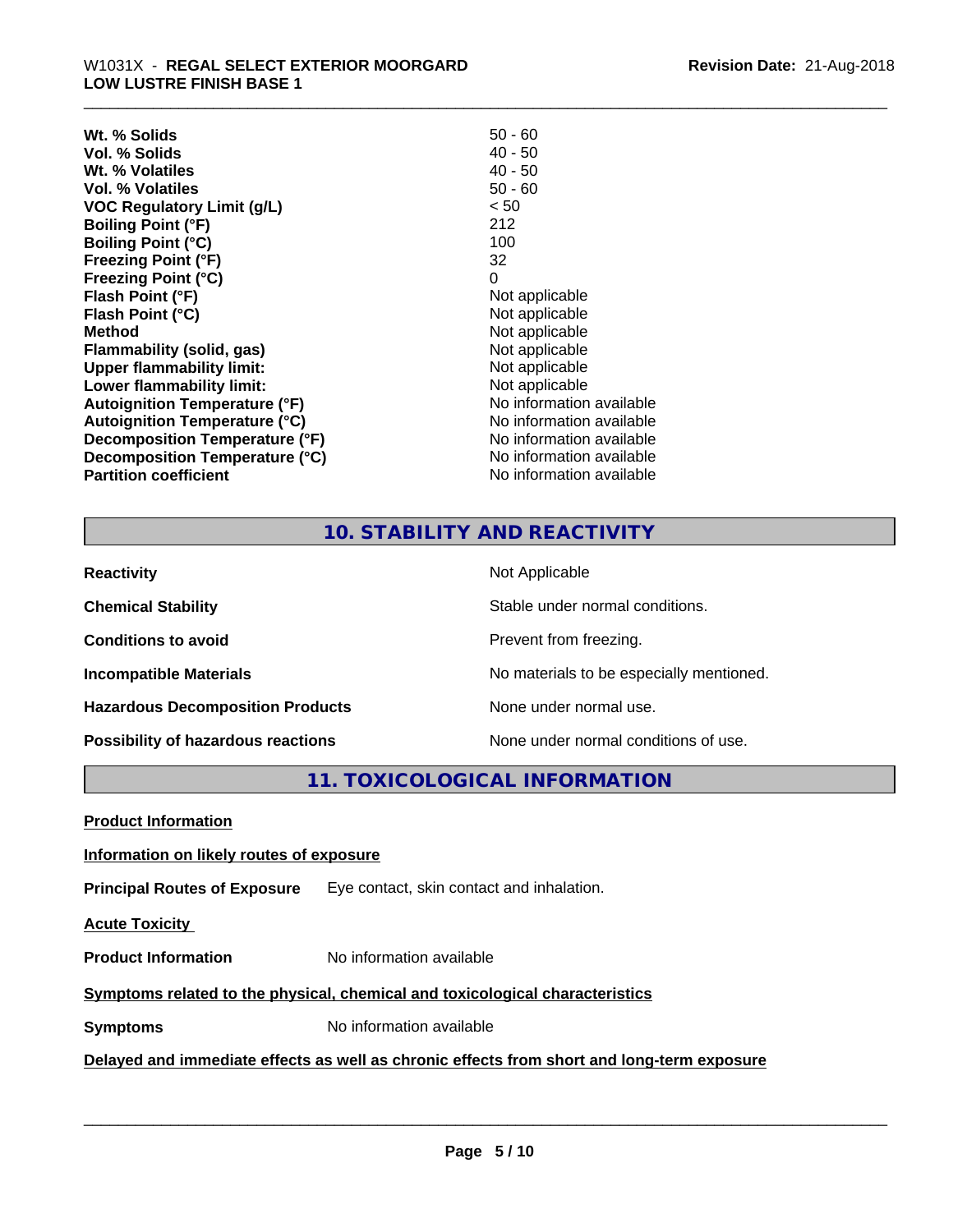| Eye contact                     | May cause slight irritation.                                                      |
|---------------------------------|-----------------------------------------------------------------------------------|
| <b>Skin contact</b>             | Substance may cause slight skin irritation. Prolonged or repeated contact may dry |
|                                 | skin and cause irritation.                                                        |
| <b>Inhalation</b>               | May cause irritation of respiratory tract.                                        |
| Ingestion                       | Ingestion may cause gastrointestinal irritation, nausea, vomiting and diarrhea.   |
| <b>Sensitization</b>            | May cause an allergic skin reaction                                               |
| <b>Neurological Effects</b>     | No information available.                                                         |
| <b>Mutagenic Effects</b>        | No information available.                                                         |
| <b>Reproductive Effects</b>     | No information available.                                                         |
| <b>Developmental Effects</b>    | No information available.                                                         |
| <b>Target organ effects</b>     | No information available.                                                         |
| <b>STOT - single exposure</b>   | No information available.                                                         |
| <b>STOT - repeated exposure</b> | No information available.                                                         |
| Other adverse effects           | No information available.                                                         |
| <b>Aspiration Hazard</b>        | No information available                                                          |

#### **Numerical measures of toxicity**

**The following values are calculated based on chapter 3.1 of the GHS document**

| ATEmix (oral)                            | 33628 mg/kg |
|------------------------------------------|-------------|
| <b>ATEmix (dermal)</b>                   | 177281      |
| ATEmix (inhalation-dust/mist) 486.6 mg/L |             |

#### **Component Information**

Titanium dioxide LD50 Oral: > 10000 mg/kg (Rat) Kaolin LD50 Oral: > 5000 mg/kg (Rat) Zinc oxide LD50 Oral: 5000 mg/kg (Rat) LC50 Inhalation (Dust):  $> 5700$  mg/m<sup>3</sup> (Rat, 4 hr.) Silica, mica LD50 Oral: > 16000 mg/kg (Rat) Silica, amorphous LD50 Oral: > 5000 mg/kg (Rat) LD50 Dermal: 2,000 mg/kg (Rabbit) LC50 Inhalation (Dust): > 2 mg/L 2-N-octyl-4-Isothiazolin-3-One LD50 Oral: 550 mg/kg (Rat) LD50 Dermal: 690 mg/kg (Rabbit)

#### **Carcinogenicity**

*The information below indicateswhether each agency has listed any ingredient as a carcinogen:.*

| <b>Chemical name</b>                                                                                                                            | <b>IARC</b>                    | <b>NTP</b> | ∩≈⊔∧<br>JJ⊓⊬ |
|-------------------------------------------------------------------------------------------------------------------------------------------------|--------------------------------|------------|--------------|
|                                                                                                                                                 | . .<br>2B<br>Possible<br>Human |            | Listed       |
| <b>The Contract of the Contract of the Contract of the Contract of the Contract of the Contract of the Contract o</b><br>n dioxide<br>l itanıum | Carcinoɑen                     |            |              |

• Although IARC has classified titanium dioxide as possibly carcinogenic to humans (2B), their summary concludes: "No significant exposure to titanium dioxide is thought to occur during the use of products in which titanium dioxide is bound to other materials, such as paint."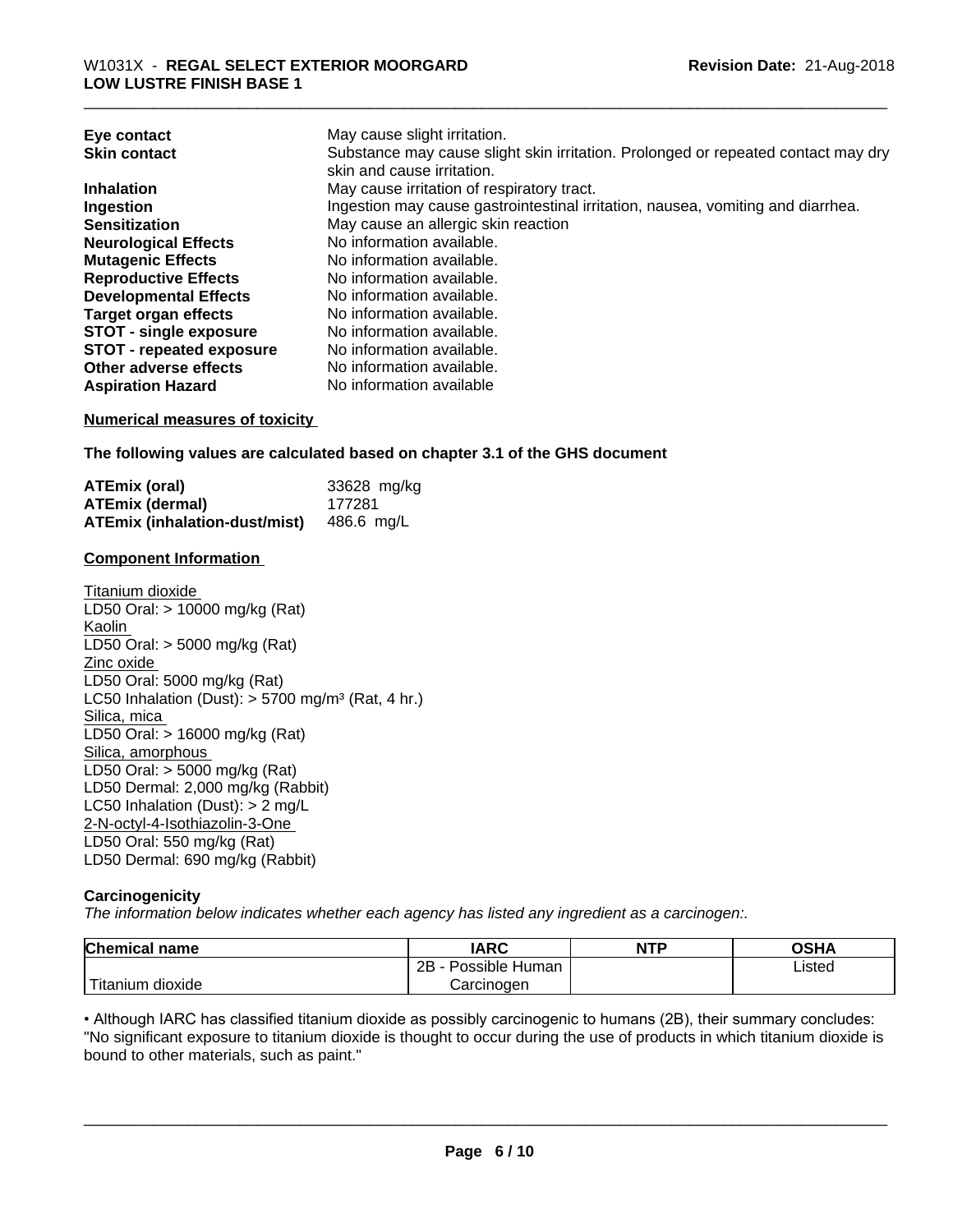#### **Legend**

IARC - International Agency for Research on Cancer NTP - National Toxicity Program OSHA - Occupational Safety & Health Administration

**12. ECOLOGICAL INFORMATION**

#### **Ecotoxicity Effects**

The environmental impact of this product has not been fully investigated.

#### **Product Information**

#### **Acute Toxicity to Fish**

No information available

#### **Acute Toxicity to Aquatic Invertebrates**

No information available

## **Acute Toxicity to Aquatic Plants**

No information available

#### **Persistence / Degradability**

No information available.

### **Bioaccumulation**

No information available.

#### **Mobility in Environmental Media**

No information available.

#### **Ozone**

No information available

#### **Component Information**

#### **Acute Toxicity to Fish**

No information available Titanium dioxide  $LC50:$  > 1000 mg/L (Fathead Minnow - 96 hr.)

#### **Acute Toxicity to Aquatic Invertebrates**

No information available

#### **Acute Toxicity to Aquatic Plants**

No information available

#### **13. DISPOSAL CONSIDERATIONS**

**Waste Disposal Method** Dispose of in accordance with federal, state, and local regulations. Local requirements may vary, consult your sanitation department or state-designated environmental protection agency for more disposal options.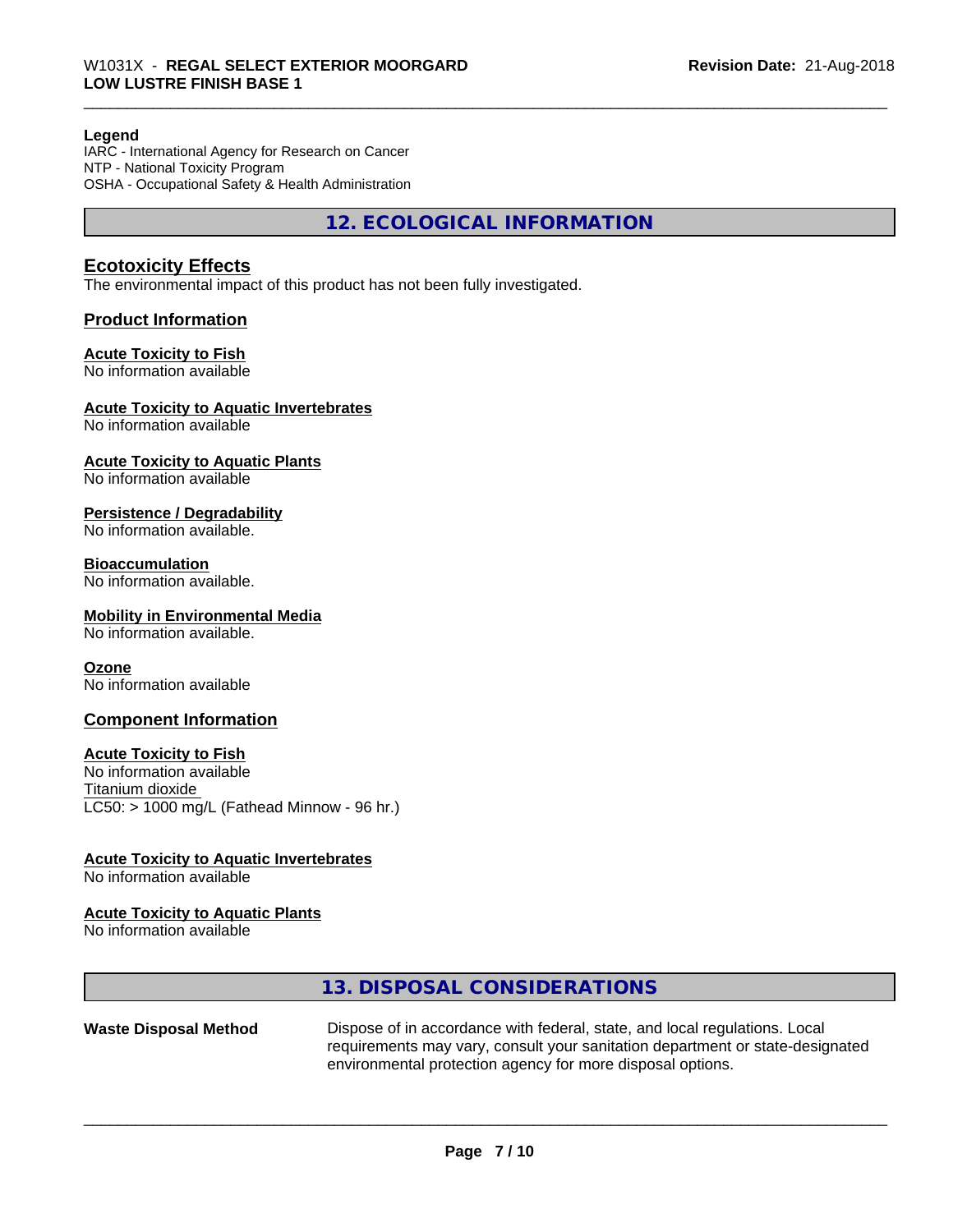|                                  | 14. TRANSPORT INFORMATION         |  |  |
|----------------------------------|-----------------------------------|--|--|
| <b>DOT</b>                       | Not regulated                     |  |  |
| <b>ICAO / IATA</b>               | Not regulated                     |  |  |
| <b>IMDG / IMO</b>                | Not regulated                     |  |  |
|                                  | <b>15. REGULATORY INFORMATION</b> |  |  |
| <b>International Inventories</b> |                                   |  |  |

| <b>TSCA: United States</b> | Yes - All components are listed or exempt. |
|----------------------------|--------------------------------------------|
| <b>DSL: Canada</b>         | Yes - All components are listed or exempt. |
|                            | One or more component is listed on NDSL.   |

## **Federal Regulations**

| Yes |  |
|-----|--|
| Nο  |  |
| Nο  |  |
| No  |  |
| No  |  |
|     |  |

#### **SARA 313**

Section 313 of Title III of the Superfund Amendments and Reauthorization Act of 1986 (SARA). This product contains a chemical or chemicals which are subject to the reporting requirements of the Act and Title 40 of the Code of Federal Regulations, Part 372:

| <b>Chemical name</b> | CAS No.   | Weight-% | <b>CERCLA/SARA 313</b>     |
|----------------------|-----------|----------|----------------------------|
|                      |           |          | (de minimis concentration) |
| Zinc oxide           | '314-13-2 |          |                            |

# **Clean Air Act,Section 112 Hazardous Air Pollutants (HAPs) (see 40 CFR 61)**

This product contains the following HAPs:

*None*

## **US State Regulations**

#### **California Proposition 65**

**A WARNING:** Cancer and Reproductive Harm– www.P65warnings.ca.gov

#### **State Right-to-Know**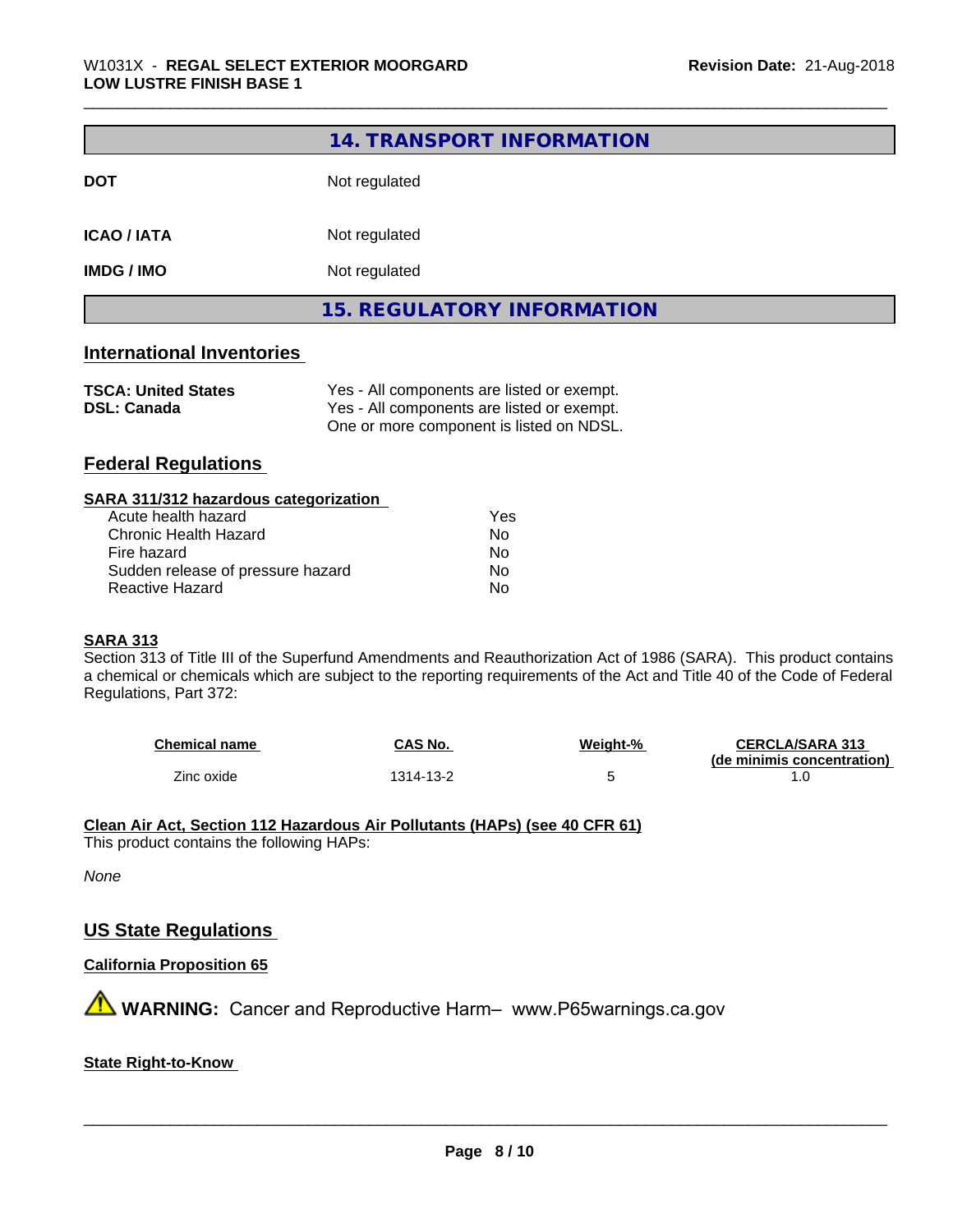# \_\_\_\_\_\_\_\_\_\_\_\_\_\_\_\_\_\_\_\_\_\_\_\_\_\_\_\_\_\_\_\_\_\_\_\_\_\_\_\_\_\_\_\_\_\_\_\_\_\_\_\_\_\_\_\_\_\_\_\_\_\_\_\_\_\_\_\_\_\_\_\_\_\_\_\_\_\_\_\_\_\_\_\_\_\_\_\_\_\_\_\_\_ W1031X - **REGAL SELECT EXTERIOR MOORGARD LOW LUSTRE FINISH BASE 1**

| <b>Chemical name</b> | <b>Massachusetts</b> | <b>New Jersey</b> | Pennsylvania |
|----------------------|----------------------|-------------------|--------------|
| Titanium dioxide     |                      |                   |              |
| Kaolin               |                      |                   |              |
| Diatomaceous earth   |                      |                   |              |
| Zinc oxide           |                      |                   |              |
| Silica, mica         |                      |                   |              |
| Silica, amorphous    |                      |                   |              |

#### **Legend**

X - Listed

## **16. OTHER INFORMATION**

|   | . |  |  |
|---|---|--|--|
| I | N |  |  |

**Health: 1 Flammability: 0 Reactivity: 0 PPE: -**

#### **HMIS Legend**

- 0 Minimal Hazard
- 1 Slight Hazard
- 2 Moderate Hazard
- 3 Serious Hazard
- 4 Severe Hazard
- \* Chronic Hazard
- X Consult your supervisor or S.O.P. for "Special" handling instructions.

*Note: The PPE rating has intentionally been left blank. Choose appropriate PPE that will protect employees from the hazards the material will present under the actual normal conditions of use.*

*Caution: HMISÒ ratings are based on a 0-4 rating scale, with 0 representing minimal hazards or risks, and 4 representing significant hazards or risks. Although HMISÒ ratings are not required on MSDSs under 29 CFR 1910.1200, the preparer, has chosen to provide them. HMISÒ ratings are to be used only in conjunction with a fully implemented HMISÒ program by workers who have received appropriate HMISÒ training. HMISÒ is a registered trade and service mark of the NPCA. HMISÒ materials may be purchased exclusively from J. J. Keller (800) 327-6868.*

 **WARNING!** If you scrape, sand, or remove old paint, you may release lead dust. LEAD IS TOXIC. EXPOSURE TO LEAD DUST CAN CAUSE SERIOUS ILLNESS, SUCH AS BRAIN DAMAGE, ESPECIALLY IN CHILDREN. PREGNANT WOMEN SHOULD ALSO AVOID EXPOSURE.Wear a NIOSH approved respirator to control lead exposure. Clean up carefully with a HEPA vacuum and a wet mop. Before you start, find out how to protect yourself and your family by contacting the National Lead Information Hotline at 1-800-424-LEAD or log on to www.epa.gov/lead.

| <b>Prepared By</b>                               | <b>Product Stewardship Department</b><br>Benjamin Moore & Co.<br>101 Paragon Drive<br>Montvale, NJ 07645<br>800-225-5554 |
|--------------------------------------------------|--------------------------------------------------------------------------------------------------------------------------|
| <b>Issuing Date</b>                              | 20-May-2015                                                                                                              |
| <b>Revision Date:</b><br><b>Revision Summary</b> | 21-Aug-2018<br>Not available                                                                                             |

#### Disclaimer

The information contained herein is presented in good faith and believed to be accurate as of the effective date shown above. This information is furnished without warranty of any kind. Employers should use this information only as a